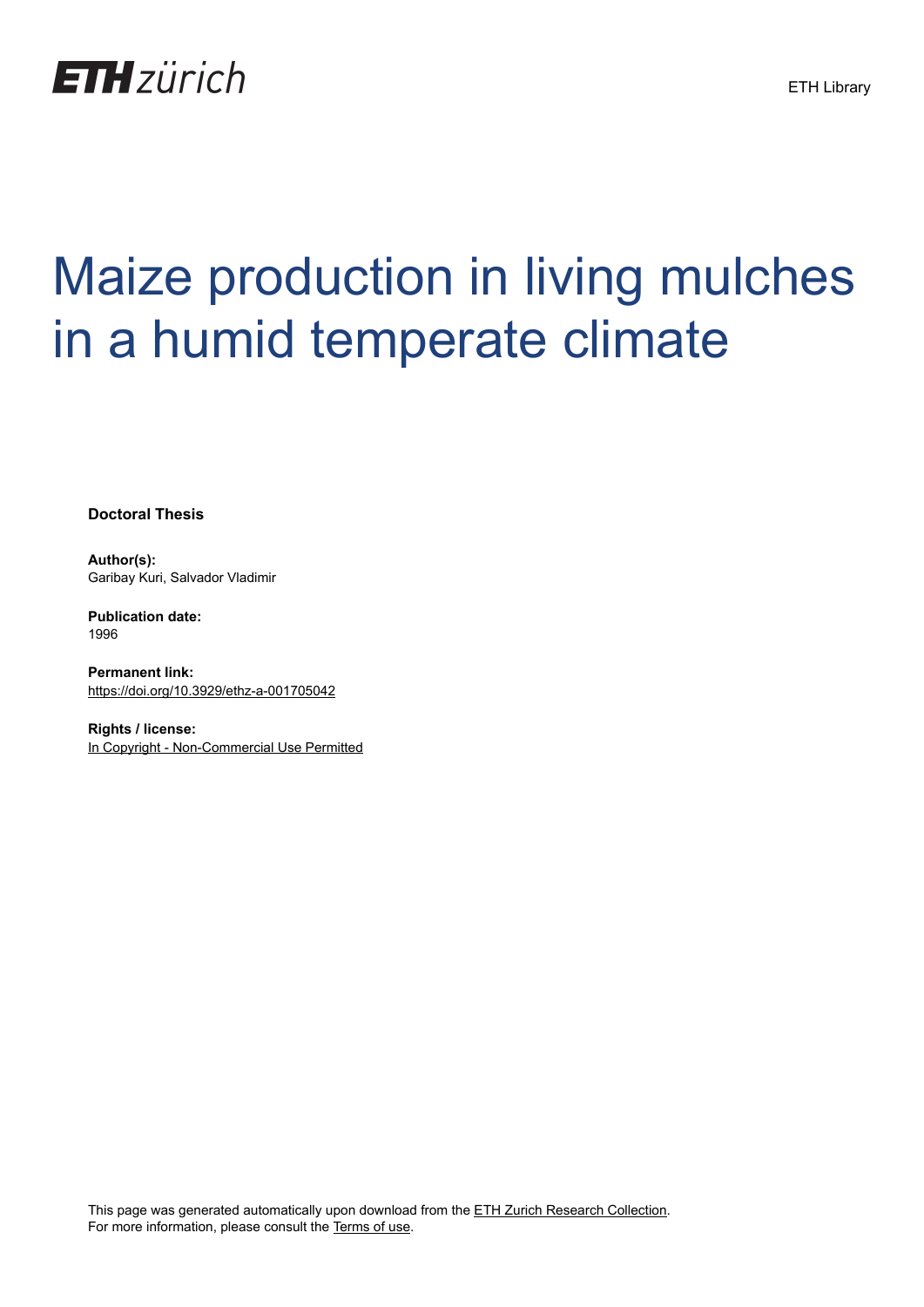$5.13.$  Dez. 1995

Diss. ETH No. 11 655

## MAIZE PRODUCTION IN LIVING MULCHES IN A HUMID TEMPERATE CLIMATE

A dissertation submitted to the SWISS FEDERAL INSTITUTE OF TECHNOLOGY ZURICH for the degree of Doctor of Natural Sciences

presented by

SALVADOR VLADIMIR GARIBAY KURI Dipl. Ing. Agr. University of Guadalajara (Mexico) born December 14, 1962 in Michoacan (Mexico)

> accepted on the recommendation of Prof. Dr. P. Stamp, examiner Dr. H.U. Ammon, co-examiner PD Dr. B. Feil, co-examiner

> > Zurich, 1996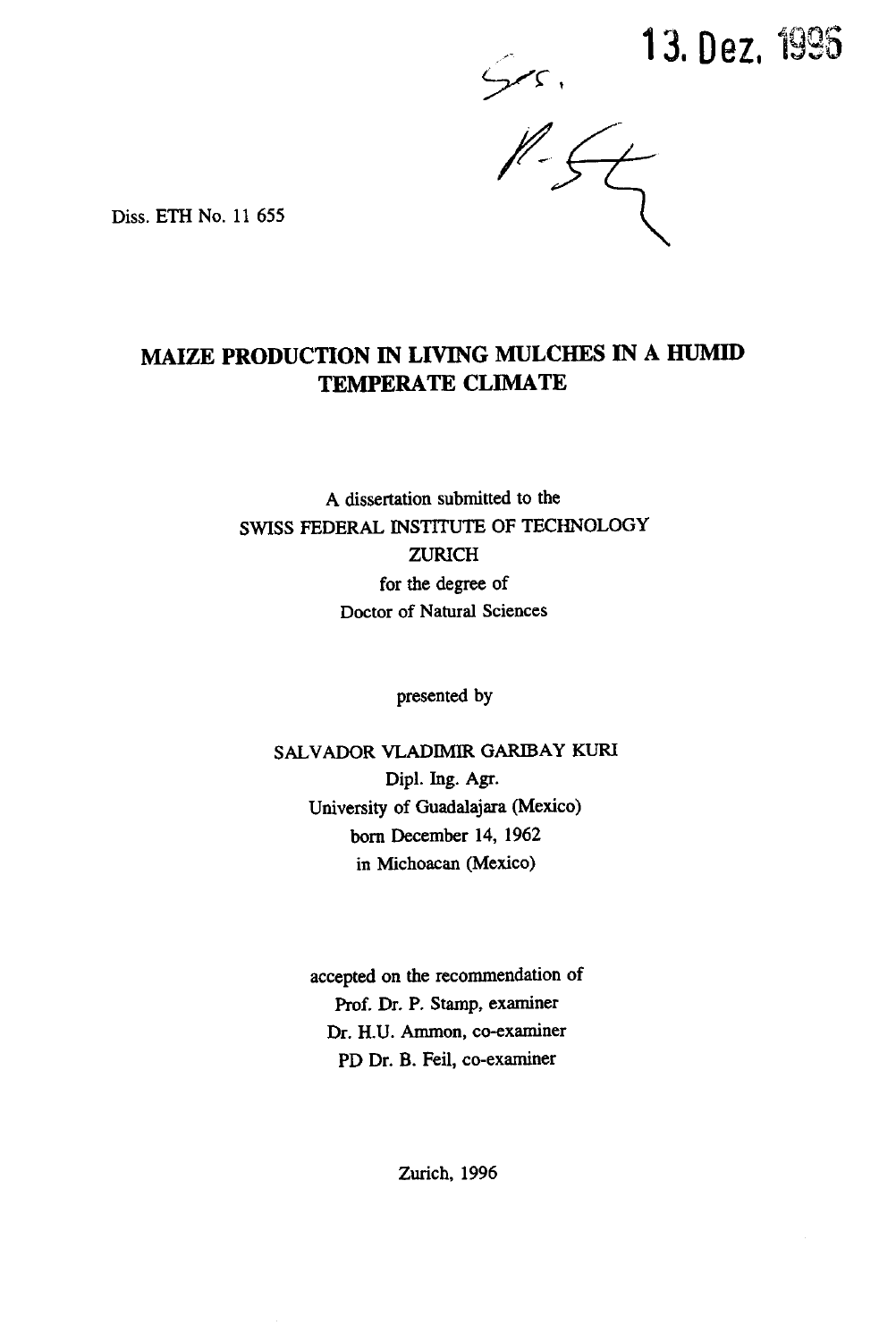## SUMMARY

Growing maize in living mulches in conjunction with reduced tillage may alleviate or even eliminate the environmental problems associated with conventional maize cropping methods. According to the literature, living mulches may provide the following benefits: (i) reduced nitrate leaching hazard during the cool season, (ii) reduced runoff of nutrients and agrochemicals, (iii) reduced soil erosion, (iv) less structural damage by wheel traffic, (v) fewer herbicides, (vi) prevention of herbicide-resistant weed populations, (vii) enhanced earth worm biomass, and (viii) reduced infestation of maize with insects and diseases. However, living mulches and the main crop often compete for growth factors such as N and water. In the present study, dry matter and N yields as well as number of quality components (dry matter content, digestibility, concentrations of N and a number of minerals) of silage maize (Zea mays L.) in living or dead mulches of ryegrass (Lolium multiflorum Lam.) and white clover (Trifolium repens L.) were investigated. Furthermore, the accumulation of dry matter and N of maize as well as the seasonal patterns of some indicators of the N status of maize (whole plant concentrations of N and nitrate and leaf greenness) were monitored. Moreover, the temporal changes in the quantity of Nmin in the soil and its spatial distribution were studied. The conventional maize cropping system was the control. In addition, a maize cropping system in which the maize was planted into killed ryegrass stands was tested. Field experiments were conducted in the midlands of Switzerland near Zurich in 1990/91, 1991/92, and 1992/93 on a fertile sandy loam under high precipitation (about 1,000 mm per year). The maize was sown with <sup>a</sup> one-pass strip seeder tillage system into an autumn-ploughed, bare soil  $(=$  conventional cropping;  $CC$ ), living  $(=$ living grass mulch; LGM) and dead  $(=$  glyphosate-killed dead grass mulch; DGM) Italian ryegrass, and living white clover (= living clover mulch; LCM). The living mulches were mechanically (= LGM/Mech and LCM/Mech) stunted, chemically killed (LGM/Chem), or chemically stunted (LCM/Chem). Depending on the year and cropping system, two to three N regimes were used. The N regimes were  $N0$  (= no addition of fertilizer N), N110 (= 110 kg N ha<sup>-1</sup>; N fertilizer plus soil Nmin to 90 cm depth at sowing), N180 (= 180 kg N ha<sup>-1</sup>; as N110 plus 70 kg ha<sup>-1</sup> N fertilizer at the 4th leaf stage of maize), and N250 (= 250 kg N ha<sup>-1</sup>; as N110 plus 70 ha<sup>-1</sup> kg N fertilizer at the 4th and the 6th leaf stages). Unless otherwise stated N fertilizer was applied to the maize rows.

## Maize and cropping system yields

LGM systems: The LGM systems were tested during three cropping seasons (1990/91) to 1992/93) under two levels of N supply (NllO, N250). NO was used in 1991/92 and